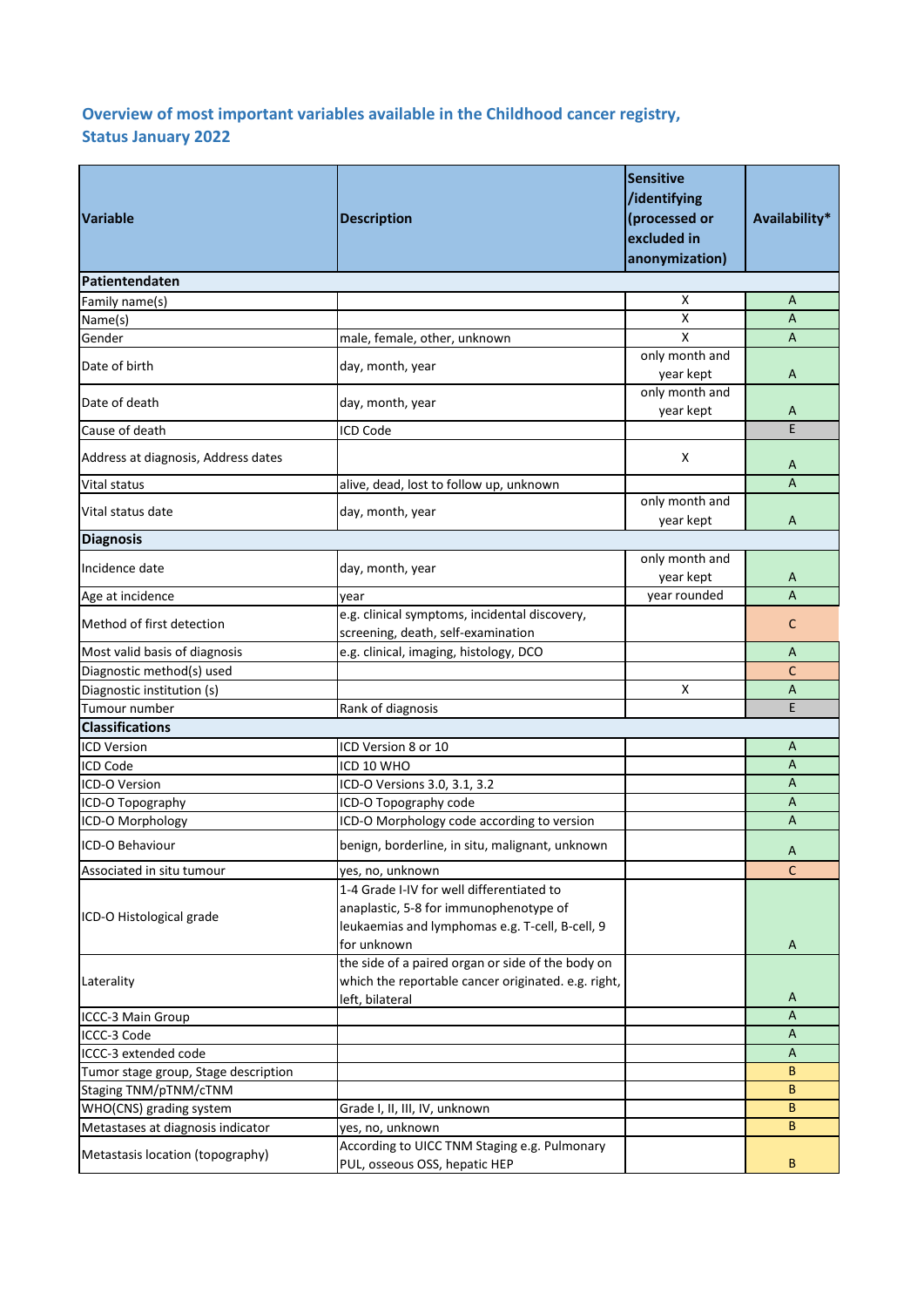| <b>Treatment</b>                                                        |                                                                                                                                                                                                                                                                                                                                                                                                                    |                             |              |
|-------------------------------------------------------------------------|--------------------------------------------------------------------------------------------------------------------------------------------------------------------------------------------------------------------------------------------------------------------------------------------------------------------------------------------------------------------------------------------------------------------|-----------------------------|--------------|
| Basis of treatment decision                                             | Tumorboard, other, unknown                                                                                                                                                                                                                                                                                                                                                                                         |                             | B            |
| Date of treatment decision                                              | day, month, year                                                                                                                                                                                                                                                                                                                                                                                                   | year kept                   | C            |
| (First) treatment complex goal(s)                                       | curative, palliative, unknown                                                                                                                                                                                                                                                                                                                                                                                      |                             | $\mathsf{C}$ |
| Treatment code                                                          | CHOP Code(s)                                                                                                                                                                                                                                                                                                                                                                                                       |                             | A            |
| Therapy flags (radiotherapy, chemotherapy,<br>surgery, transplantation) |                                                                                                                                                                                                                                                                                                                                                                                                                    |                             | E            |
| Treatment start date                                                    | day, month, year                                                                                                                                                                                                                                                                                                                                                                                                   | only month and<br>year kept | A            |
| Treatment end date                                                      | Final end date for all therapies (day, month, year)                                                                                                                                                                                                                                                                                                                                                                | only month and<br>year kept | B            |
| Treatment institution/clinic                                            |                                                                                                                                                                                                                                                                                                                                                                                                                    | Χ                           | A            |
| Study participation (available only for requests from SPOG clinics)     |                                                                                                                                                                                                                                                                                                                                                                                                                    |                             |              |
| Study patient                                                           | 0= missing, 1=SP: study patient according to<br>protocol, 2=NA: non-study patient according to<br>protocol 3=NO: non-study patient not according<br>to protocol 9=unknown                                                                                                                                                                                                                                          |                             | A            |
| Type of study                                                           | e.g. clinical, research project, biological                                                                                                                                                                                                                                                                                                                                                                        |                             | A            |
| Study protocol                                                          | Name of study protocol                                                                                                                                                                                                                                                                                                                                                                                             |                             | A            |
| Study regimen                                                           |                                                                                                                                                                                                                                                                                                                                                                                                                    |                             | B            |
| Protocol modified                                                       |                                                                                                                                                                                                                                                                                                                                                                                                                    |                             | B            |
| Remission status and follow up                                          |                                                                                                                                                                                                                                                                                                                                                                                                                    |                             |              |
| Remission or follow up status                                           | e. g. complete remission, partial remission, stable<br>disease, relapse                                                                                                                                                                                                                                                                                                                                            |                             | B            |
| Remission status date                                                   | day, month, year                                                                                                                                                                                                                                                                                                                                                                                                   | only month and<br>year kept | B            |
| Complete remission date                                                 | day, month, year                                                                                                                                                                                                                                                                                                                                                                                                   | only month and<br>year kept | B            |
| Type of complete remission                                              | 1-morphological remission, 2-MRD (minimal<br>residual disease)                                                                                                                                                                                                                                                                                                                                                     |                             | D            |
| The result of the complete remission                                    | e.g. positive, slow early responder, negative                                                                                                                                                                                                                                                                                                                                                                      |                             | D            |
| assessment                                                              |                                                                                                                                                                                                                                                                                                                                                                                                                    |                             |              |
| Predispositions, prior diseases & comorbidities                         |                                                                                                                                                                                                                                                                                                                                                                                                                    |                             |              |
| Inherited predispositions                                               | Patient's inherited medical conditions. E.g.<br>familial ovarian cancer, hereditary breast cancer,<br>Li-Fraumeni syndrome, Hyperplastic polyposis<br>syndrome and others                                                                                                                                                                                                                                          |                             | В            |
| Type of medical condition                                               | 1) Predisposition (condition present at birth that<br>promotes the development of cancer),<br>2) Prior disease (Non-hereditary disease which<br>promotes the development of cancer<br>or is relevant for treatment decisions or possible<br>late effects)<br>3) Comorbidity (diseases that are present at the<br>time of the cancer diagnosis and that affect the<br>treatment and/or the survival of the patient) |                             | F            |
| Medical condition ICD version and code                                  | ICD-10 WHO                                                                                                                                                                                                                                                                                                                                                                                                         |                             | B            |
| Late effects                                                            |                                                                                                                                                                                                                                                                                                                                                                                                                    |                             |              |
| Late effect (ICD version and code)                                      | Late effects of cancer treatment can manifest<br>themselves immediately (e.g. after surgery on the<br>central nervous system) or be central nervous<br>system) or may only be diagnosed after a certain<br>period of time                                                                                                                                                                                          |                             | B            |
| Late effect date of diagnosis                                           | day, month, year                                                                                                                                                                                                                                                                                                                                                                                                   | only month and<br>year kept | B            |